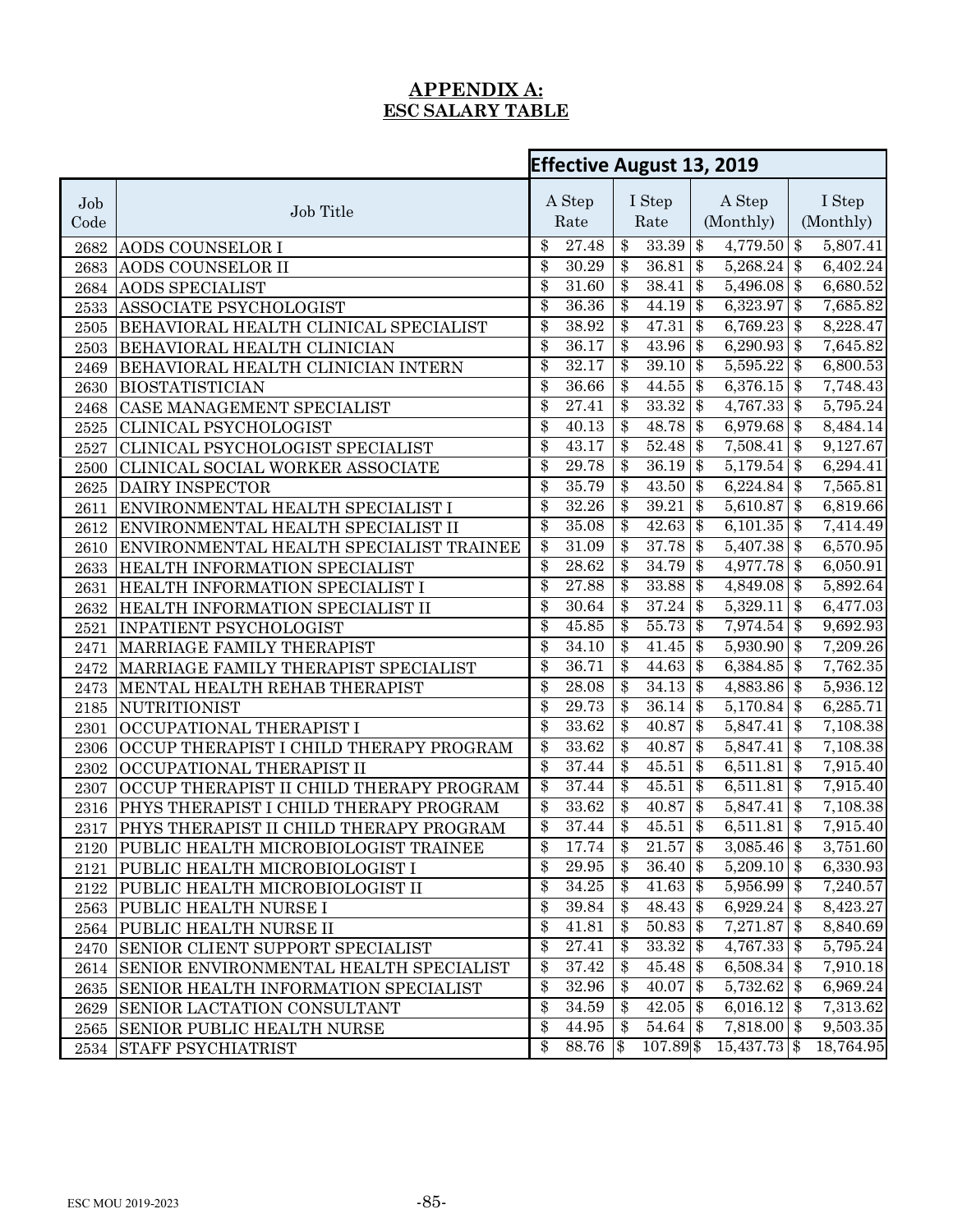|             |                                          | Effective April 7, 2020 |                |    |                |                            |                     |  |                     |
|-------------|------------------------------------------|-------------------------|----------------|----|----------------|----------------------------|---------------------|--|---------------------|
| Job<br>Code | Job Title                                |                         | A Step<br>Rate |    | I Step<br>Rate |                            | A Step<br>(Monthly) |  | I Step<br>(Monthly) |
| 2682        | AODS COUNSELOR I                         | \$                      | 28.70          |    | \$34.89        | \$                         | 4,991.70 \$         |  | 6,068.30            |
| 2683        | AODS COUNSELOR II                        | \$                      | 31.64          | \$ | 38.45          | \$                         | $5,503.04$ \$       |  | 6,687.48            |
| 2684        | <b>AODS SPECIALIST</b>                   | \$                      | $33.00\,$      | \$ | 40.11          | $\boldsymbol{\$}$          | $5,739.58$ \$       |  | 6,976.20            |
| 2533        | ASSOCIATE PSYCHOLOGIST                   | \$                      | 37.45          | \$ | 45.52          | $\boldsymbol{\$\}$         | $6,513.55$ \$       |  | 7,917.14            |
| 2505        | BEHAVIORAL HEALTH CLINICAL SPECIALIST    | \$                      | 40.09          | \$ | 48.72          | $\$\$                      | 6,972.72 \$         |  | 8,473.71            |
| 2503        | BEHAVIORAL HEALTH CLINICIAN              | \$                      | 37.26          | \$ | 45.29          | $\$\$                      | 6,480.51 \\$        |  | 7,877.14            |
| 2469        | BEHAVIORAL HEALTH CLINICIAN INTERN       | \$                      | $33.14\,$      | \$ | 40.29          | $\$\$                      | $5,763.93$ \$       |  | 7,007.51            |
| 2630        | <b>BIOSTATISTICIAN</b>                   | \$                      | 37.76          | \$ | 45.90          | $\$\$                      | 6,567.47 \\$        |  | 7,983.23            |
| 2468        | CASE MANAGEMENT SPECIALIST               | \$                      | 28.45          | \$ | 34.58          | $\$\$                      | $4,948.21$ \$       |  | 6,014.38            |
| 2525        | <b>CLINICAL PSYCHOLOGIST</b>             | \$                      | 41.33          | \$ | 50.24          | $\$\$                      | 7,188.39 \$         |  | 8,738.08            |
| 2527        | CLINICAL PSYCHOLOGIST SPECIALIST         | \$                      | 44.47          | \$ | 54.04          | $\boldsymbol{\mathsf{\$}}$ | $7,734.52$ \$       |  | 9,399.00            |
| 2500        | CLINICAL SOCIAL WORKER ASSOCIATE         | \$                      | 30.67          | \$ | 37.28          | $\$\$                      | $5,334.33$ \$       |  | 6,483.99            |
| 2625        | DAIRY INSPECTOR                          | \$                      | 36.86          | \$ | 44.80          | $\$\$                      | 6,410.94 \$         |  | 7,791.91            |
| 2611        | ENVIRONMENTAL HEALTH SPECIALIST I        | \$                      | 33.23          | \$ | 40.38          | $\$\$                      | $5,779.58$ \$       |  | 7,023.16            |
| 2612        | ENVIRONMENTAL HEALTH SPECIALIST II       | \$                      | $36.13\,$      | \$ | 43.92          | $\$\$                      | 6,283.97 \$         |  | 7,638.86            |
| 2610        | ENVIRONMENTAL HEALTH SPECIALIST TRAINEE  | \$                      | 32.02          | \$ | 38.92          | \$                         | $5,569.13$ \$       |  | 6,769.23            |
| 2633        | HEALTH INFORMATION SPECIALIST            | \$                      | 29.48          | \$ | 35.84          | $\$\$                      | $5,127.36$ \$       |  | 6,233.53            |
| 2631        | HEALTH INFORMATION SPECIALIST I          | \$                      | 28.72          | \$ | $34.91\,$      | $\boldsymbol{\mathsf{\$}}$ | $4,995.17$ \$       |  | 6,071.78            |
| 2632        | HEALTH INFORMATION SPECIALIST II         | \$                      | $31.56\,$      | \$ | 38.37          | $\boldsymbol{\mathsf{\$}}$ | $5,489.13$ \$       |  | 6,673.57            |
| 2521        | INPATIENT PSYCHOLOGIST                   | \$                      | 47.23          | \$ | 57.40          | $\$\$                      | $8,214.56$ \$       |  | 9,983.39            |
| 2471        | MARRIAGE FAMILY THERAPIST                | \$                      | 35.12          | \$ | 42.69          | $\boldsymbol{\mathcal{S}}$ | 6,108.30 \$         |  | 7,424.93            |
| 2472        | MARRIAGE FAMILY THERAPIST SPECIALIST     | \$                      | 37.81          | \$ | 45.96          | $\boldsymbol{\$}$          | 6,576.17 \\$        |  | 7,993.67            |
| 2473        | MENTAL HEALTH REHAB THERAPIST            | \$                      | 28.92          | \$ | 35.15          | $\$\$                      | $5,029.96$ \$       |  | 6,113.52            |
| 2185        | <b>NUTRITIONIST</b>                      | \$                      | 30.62          | \$ | 37.22          | $\$\$                      | $5,325.63$ \$       |  | 6,473.55            |
| 2301        | OCCUPATIONAL THERAPIST I                 | \$                      | 34.63          | \$ | 42.09          | $\boldsymbol{\$\}$         | $6,023.08$ \$       |  | 7,320.57            |
| 2306        | OCCUP THERAPIST I CHILD THERAPY PROGRAM  | \$                      | 34.63          | \$ | 42.09          | $\boldsymbol{\$\}$         | $6,023.08$ \$       |  | 7,320.57            |
| 2302        | OCCUPATIONAL THERAPIST II                | \$                      | $38.56\,$      | \$ | 46.87          | $\$\$                      | $6,706.61$ \$       |  | 8,151.94            |
| 2307        | OCCUP THERAPIST II CHILD THERAPY PROGRAM | \$                      | 38.56          | \$ | 46.87          | $\$\$                      | 6,706.61 \\$        |  | 8,151.94            |
| 2316        | PHYS THERAPIST I CHILD THERAPY PROGRAM   | \$                      | 34.63          | \$ | 42.09          | $\$\$                      | $6,023.08$ \$       |  | 7,320.57            |
| 2317        | PHYS THERAPIST II CHILD THERAPY PROGRAM  | \$                      | $38.56\,$      | \$ | 46.87          | $\boldsymbol{\$}$          | $6,706.61$ \$       |  | 8,151.94            |
| 2120        | PUBLIC HEALTH MICROBIOLOGIST TRAINEE     | \$                      | 18.27          | \$ | 22.21          | $\boldsymbol{\$\}$         | $3,177.64$ \$       |  | 3,862.91            |
| 2121        | PUBLIC HEALTH MICROBIOLOGIST I           | \$                      | 30.85          |    | \$37.50        | \$                         | $5,365.64$ \$       |  | 6,522.25            |
| 2122        | PUBLIC HEALTH MICROBIOLOGIST II          | \$                      | 35.28          | \$ | 42.87          | \$                         | 6,136.13   $\$      |  | 7,456.24            |
| 2563        | PUBLIC HEALTH NURSE I                    | \$                      | 41.99          | \$ | 51.03          | \$                         | $7,303.18$ \$       |  | 8,875.48            |
| 2564        | PUBLIC HEALTH NURSE II                   | \$                      | 44.07          | \$ | 53.56          | \$                         | $7,664.95$ \$       |  | 9,315.51            |
| 2470        | SENIOR CLIENT SUPPORT SPECIALIST         | \$                      | $28.45\,$      | \$ | 34.58          | \$                         | $4,948.21$ \$       |  | 6,014.38            |
| 2614        | SENIOR ENVIRONMENTAL HEALTH SPECIALIST   | \$                      | 38.54          | \$ | 46.84          | \$                         | $6,703.13$ \$       |  | 8,146.73            |
| 2635        | SENIOR HEALTH INFORMATION SPECIALIST     | \$                      | 33.95          | \$ | 41.27          | \$                         | $5,904.81$ \$       |  | 7,177.95            |
| 2629        | SENIOR LACTATION CONSULTANT              | \$                      | 35.63          | \$ | 43.30          | \$                         | 6,197.01 \\$        |  | 7,531.02            |
| 2565        | SENIOR PUBLIC HEALTH NURSE               | \$                      | 47.38          | \$ | 57.59          | $\$\$                      | $8,240.65$ \$       |  | 10,016.44           |
| 2534        | STAFF PSYCHIATRIST                       | \$                      | 91.60          |    | \$111.34       |                            | 15,931.68 \$        |  | 19,365.00           |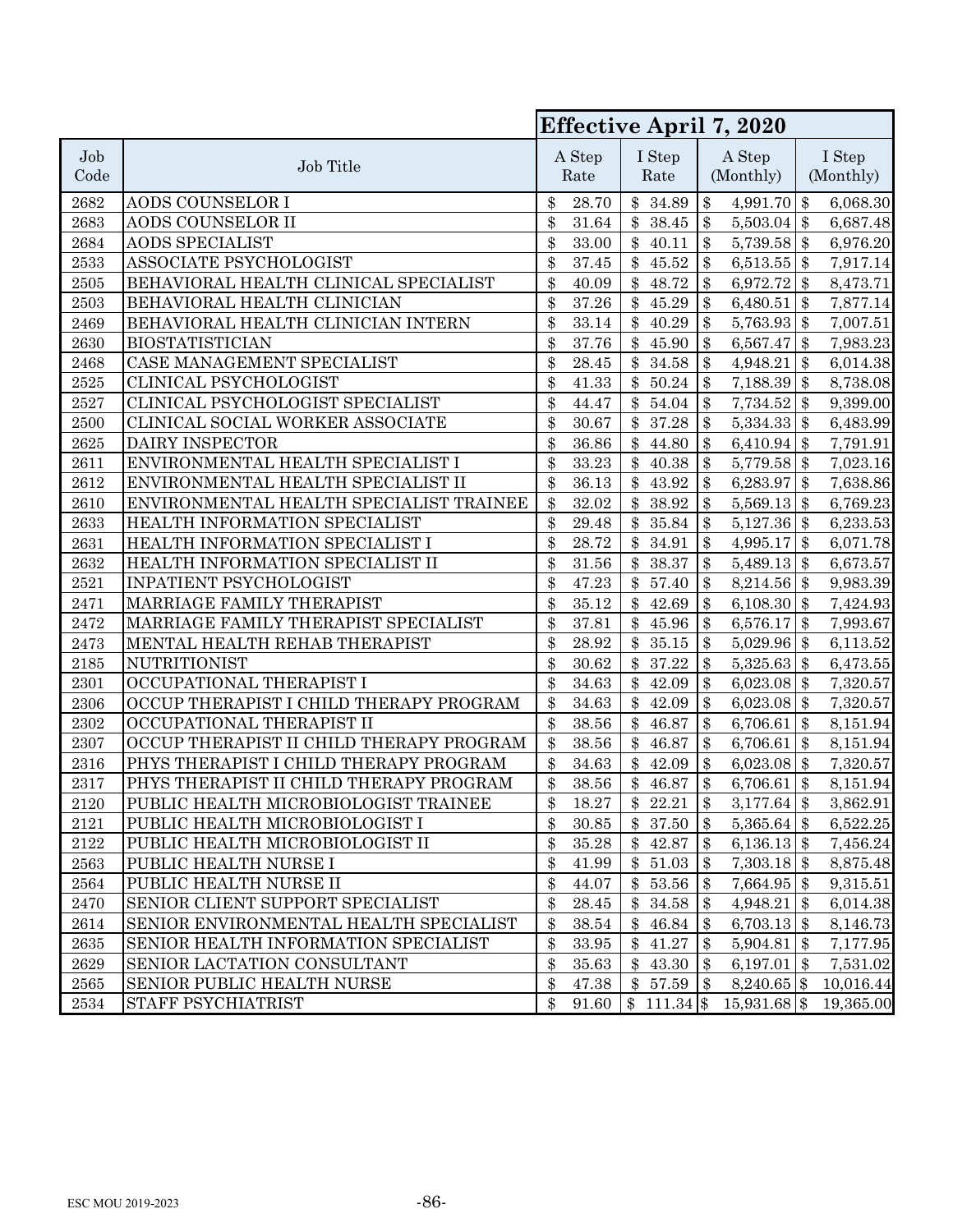## **APPENDIX A-1 SALARY ADJUSTMENT TABLE**

| Job<br>Code         | Job Title                                              | Current<br>A Step<br>Rate | Salary<br>Increase<br>to be<br>Split<br>Between<br>Yr. 1 &<br>Yr.2 | Total<br>Value of<br>Salary<br>Increase<br>to be<br>Split<br>Between<br>Yr. 1 &<br>Yr. 2 | $Yr.1$ .<br>Value of<br>up to 4%<br>Salary<br>Increase<br>to be<br>added to<br>A Step<br>Effective<br>7/30/2019 | $Yr.2$ -<br>Value of<br>remaining<br>Salary<br>Increase<br>to be<br>added to<br>A Step<br>Effective<br>3/24/2020 | Additional<br>Salary<br>Adjustment<br>to be Split<br>between Yr<br>$2~\&~\mathrm{Yr}$<br>3 | Total<br>Value of<br>Additional<br>Market<br>Equity to<br>be Split<br>Between<br>Yr. $2 &$<br>Yr. 3 | $Yr.2$ -<br>Value of<br>50%<br>Market<br>Equity to<br>be added<br>to A Step<br>Effective<br>3/24/2020 | $Yr.3$ -<br>Value of<br>Remaining<br><b>Additional Additional</b><br>Market<br>Equity to<br>be added<br>to A Step<br>Effective<br>3/23/2021 |
|---------------------|--------------------------------------------------------|---------------------------|--------------------------------------------------------------------|------------------------------------------------------------------------------------------|-----------------------------------------------------------------------------------------------------------------|------------------------------------------------------------------------------------------------------------------|--------------------------------------------------------------------------------------------|-----------------------------------------------------------------------------------------------------|-------------------------------------------------------------------------------------------------------|---------------------------------------------------------------------------------------------------------------------------------------------|
| 2682                | <b>AODS COUNSELOR I</b>                                | \$25.65                   | 5.5%\$                                                             | 1.41                                                                                     | \$1.03                                                                                                          | \$0.38                                                                                                           | $0.0\%$                                                                                    | \$<br>$\sim$                                                                                        | $\updownarrow$ -                                                                                      | $\updownarrow$ -                                                                                                                            |
| 2683                | AODS COUNSELOR II                                      | \$28.28                   | 5.5%\$                                                             | 1.56                                                                                     | \$1.13                                                                                                          | \$0.43                                                                                                           | $0.0\%$                                                                                    | \$<br>$\sim$                                                                                        | $\frac{1}{2}$                                                                                         | $\updownarrow$ -                                                                                                                            |
| 2684                | <b>AODS SPECIALIST</b>                                 | \$29.50                   | 5.5%\$                                                             | 1.62                                                                                     | \$1.18                                                                                                          | \$0.44                                                                                                           | $0.0\%$                                                                                    | \$<br>$\sim$                                                                                        | $\frac{3}{5}$ .                                                                                       | $\frac{1}{2}$                                                                                                                               |
| 2533                | ASSOCIATE PSYCHOLOGIST                                 | \$35.26                   | $0.1\%$ \$                                                         | 0.04                                                                                     | \$0.04                                                                                                          | $\updownarrow$ .                                                                                                 | $0.0\%$                                                                                    | \$<br>$\sim$                                                                                        | $\frac{1}{2}$                                                                                         | $\updownarrow$ -                                                                                                                            |
| $2505\,$            | <b>BEHAVIORAL HEALTH</b><br><b>CLINICAL SPECIALIST</b> | \$37.42                   | 1.0%\$                                                             | 0.37                                                                                     | \$0.37                                                                                                          | $\updownarrow$ .                                                                                                 | $0.0\%$                                                                                    | \$<br>$\sim$                                                                                        | $\updownarrow$ -                                                                                      | $\updownarrow$ -                                                                                                                            |
| $\boldsymbol{2503}$ | <b>BEHAVIORAL HEALTH</b><br><b>CLINICIAN</b>           | \$34.77                   | 1.0%\$                                                             | 0.35                                                                                     | \$0.35                                                                                                          | $\updownarrow$ .                                                                                                 | $0.0\%$                                                                                    | $\frac{3}{5}$<br>$\mathcal{A}$                                                                      | $\updownarrow$ -                                                                                      | $\updownarrow$ -                                                                                                                            |
| $\boldsymbol{2469}$ | BEHAVIORAL HEALTH<br>CLINICIAN INTERN                  | \$30.92                   | 1.0%\$                                                             | 0.31                                                                                     | \$0.31                                                                                                          | $\updownarrow$ .                                                                                                 | $0.0\%$                                                                                    | \$<br>$\sim$                                                                                        | $\updownarrow$ -                                                                                      | $\updownarrow$ -                                                                                                                            |
| 2630                | <b>BIOSTATISTICIAN</b>                                 | \$34.82                   | 2.2%\$                                                             | 0.77                                                                                     | \$0.77                                                                                                          | $\updownarrow$ .                                                                                                 | $0.0\%$                                                                                    | \$<br>$\sim$                                                                                        | $\frac{3}{5}$ .                                                                                       | $\updownarrow$ -                                                                                                                            |
| 2468                | <b>CASE MANAGEMENT</b><br><b>SPECIALIST</b>            | \$25.59                   | 4.8%\$                                                             | 1.23                                                                                     | \$1.02                                                                                                          | \$0.21                                                                                                           | 0.0%                                                                                       | \$<br>$\mathcal{A}$                                                                                 | $\updownarrow$ -                                                                                      | $\updownarrow$ -                                                                                                                            |
| 2525                | CLINICAL PSYCHOLOGIST                                  | \$38.92                   | $0.1\%$ \$                                                         | 0.04                                                                                     | \$0.04                                                                                                          | $\updownarrow$ .                                                                                                 | 0.0%                                                                                       | \$<br>$\sim$                                                                                        | $\updownarrow$ -                                                                                      | $\updownarrow$ -                                                                                                                            |
| 2527                | <b>CLINICAL PSYCHOLOGIST</b><br><b>SPECIALIST</b>      | \$41.87                   | $0.1\%$ \$                                                         | 0.04                                                                                     | \$0.04                                                                                                          | $\updownarrow$ .                                                                                                 | 0.0%                                                                                       | \$<br>$\mathcal{A}$                                                                                 | $\updownarrow$ -                                                                                      | $\updownarrow$ -                                                                                                                            |
| 2500                | CLINICAL SOCIAL WORKER<br><b>ASSOCIATE</b>             | \$28.91                   | $0.0\%$ \$                                                         |                                                                                          | $\updownarrow$ .                                                                                                | $\updownarrow$ .                                                                                                 | $0.0\%$                                                                                    | \$<br>$\sim$                                                                                        | $\uparrow$ -                                                                                          | $\updownarrow$ -                                                                                                                            |
| 2625                | DAIRY INSPECTOR                                        | \$34.41                   | 1.0%\$                                                             | 0.34                                                                                     | \$0.34                                                                                                          | $\updownarrow$ .                                                                                                 | $0.0\%$                                                                                    | \$<br>$\sim$                                                                                        | $\frac{1}{2}$                                                                                         | $\updownarrow$ -                                                                                                                            |
| 2611                | ENVIRONMENTAL HEALTH<br><b>SPECIALIST I</b>            | \$31.01                   | 1.0%\$                                                             | 0.31                                                                                     | \$0.31                                                                                                          | $\updownarrow$ .                                                                                                 | $0.0\%$                                                                                    | $\frac{1}{2}$<br>$\sim$                                                                             | $\uparrow$ -                                                                                          | $\updownarrow$ -                                                                                                                            |
| 2612                | ENVIRONMENTAL HEALTH<br><b>SPECIALIST II</b>           | \$33.72                   | 1.0%\$                                                             | 0.34                                                                                     | \$0.34                                                                                                          | $\updownarrow$ .                                                                                                 | $0.0\%$                                                                                    | \$<br>$\sim$                                                                                        | $\updownarrow$ -                                                                                      | $\updownarrow$ -                                                                                                                            |
| $2610\,$            | ENVIRONMENTAL HEALTH<br>SPECIALIST TRAINEE             | \$29.88                   | 1.0%\$                                                             | 0.30                                                                                     | \$0.30                                                                                                          | $\updownarrow$ .                                                                                                 | $0.0\%$                                                                                    | \$<br>$\sim$                                                                                        | $\updownarrow$ -                                                                                      | $\updownarrow$ -                                                                                                                            |
| 2633                | HEALTH INFORMATION<br><b>SPECIALIST</b>                | \$27.51                   | 1.0%\$                                                             | 0.28                                                                                     | \$0.28                                                                                                          | $\updownarrow$ .                                                                                                 | $0.0\%$                                                                                    | \$<br>$\sim$                                                                                        | $\uparrow$ -                                                                                          | $\updownarrow$ -                                                                                                                            |
| 2631                | HEALTH INFORMATION<br>SPECIALIST I                     | \$26.80                   | $1.0\%$ \$                                                         | 0.27                                                                                     | \$0.27                                                                                                          | $\updownarrow$ .                                                                                                 | 0.0%                                                                                       | $\mathcal{S}$<br>$\sim$                                                                             | $\updownarrow$ -                                                                                      | $\updownarrow$ -                                                                                                                            |
| 2632                | HEALTH INFORMATION<br><b>SPECIALIST II</b>             | \$29.46                   |                                                                    | 1.0%\$ 0.29                                                                              | \$0.29                                                                                                          | $\updownarrow$ .                                                                                                 | 0.0%                                                                                       | \$<br>$\sim$                                                                                        | $\uparrow$ -                                                                                          | $\updownarrow$ -                                                                                                                            |
| 2521                | <b>INPATIENT PSYCHOLOGIST</b>                          | \$44.47                   | $0.1\%$ \$                                                         | 0.04                                                                                     | \$0.04                                                                                                          | $\updownarrow$ -                                                                                                 | $0.0\%$                                                                                    | $\updownarrow$ -                                                                                    | $\frac{3}{2}$ .                                                                                       | $\updownarrow$ -                                                                                                                            |
| 2471                | MARRIAGE FAMILY<br>THERAPIST                           | \$33.11                   | $0.0\%$ \$ -                                                       |                                                                                          | $\updownarrow$ .                                                                                                | $\updownarrow$ .                                                                                                 | $0.0\%$                                                                                    | \$-                                                                                                 | \$-                                                                                                   | $\updownarrow$ -                                                                                                                            |
| 2472                | <b>MARRIAGE FAMILY</b><br>THERAPIST SPECIALIST         | \$35.64                   | $0.0\%$ \$ -                                                       |                                                                                          | $\updownarrow$ .                                                                                                | $\updownarrow$ .                                                                                                 | $0.0\%$                                                                                    | $\updownarrow$ -                                                                                    | $\updownarrow$ -                                                                                      | $\updownarrow$ -                                                                                                                            |
| 2473                | MENTAL HEALTH REHAB<br><b>THERAPIST</b>                | \$27.26                   | $0.0\%$ \$ -                                                       |                                                                                          | $\updownarrow$ .                                                                                                | $\updownarrow$ .                                                                                                 | $0.0\%$                                                                                    | $\updownarrow$ -                                                                                    | $\uparrow$ -                                                                                          | $\updownarrow$ -                                                                                                                            |
|                     | 2185 NUTRITIONIST                                      | \$28.43                   | $1.5\%$ \$                                                         | 0.43                                                                                     | \$0.43                                                                                                          | $\updownarrow$ -                                                                                                 | $0.0\%$                                                                                    | $\updownarrow$ -                                                                                    | $\frac{3}{5}$ -                                                                                       | $\updownarrow$ -                                                                                                                            |
| 2301                | OCCUPATIONAL THERAPIST                                 | \$31.94                   | 2.2%\$                                                             | 0.70                                                                                     | \$0.70                                                                                                          | \$ -                                                                                                             | $0.0\%$                                                                                    | $\$\;$                                                                                              | \$-                                                                                                   | $\updownarrow$ -                                                                                                                            |
| 2306                | OCCUP THERAPIST I CHILD<br>THERAPY PROGRAM             | \$31.94                   | 2.2%\$                                                             | 0.70                                                                                     | \$0.70                                                                                                          | $\updownarrow$ .                                                                                                 | $0.0\%$                                                                                    | $\updownarrow$ -                                                                                    | $\uparrow$ -                                                                                          | $\updownarrow$ -                                                                                                                            |
| 2302                | OCCUPATIONAL THERAPIST II \$35.57                      |                           | 2.2%\$                                                             | 0.78                                                                                     | \$0.78                                                                                                          | $\updownarrow$ .                                                                                                 | $0.0\%$                                                                                    | $\updownarrow$ -                                                                                    | $\updownarrow$ -                                                                                      | $\updownarrow$ -                                                                                                                            |
| 2307                | OCCUP THERAPIST II CHILD<br>THERAPY PROGRAM            | \$35.57                   | 2.2%\$                                                             | 0.78                                                                                     | \$0.78                                                                                                          | $\updownarrow$ .                                                                                                 | $0.0\%$                                                                                    | $\updownarrow$ -                                                                                    | $\updownarrow$ -                                                                                      | $\updownarrow$ -                                                                                                                            |